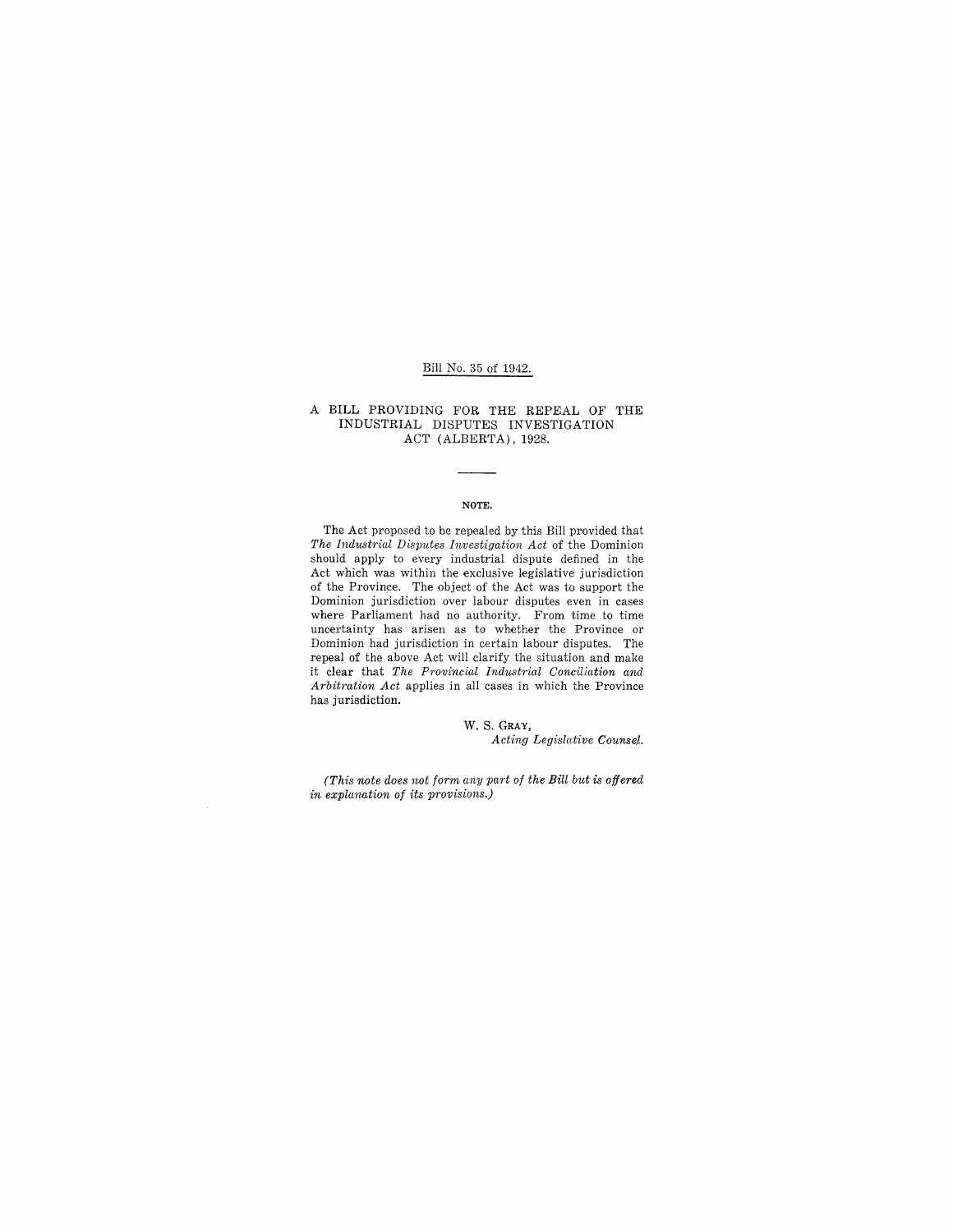# **BILL**

## Bill No. 35 of 1942.

An Act providing for the repeal of *The Industrial Disputes Investigation Act (Alberta,)* , 1928

### *(Assented to* , 1942.)

**HIS MAJESTY, by and with the advice and consent of the Legislative Assembly of the Province of Alberta, enacts as follows:** 

**1.** This Act may be cited as *"The Industrial Disputes Investigation Act (Alberta), 1928, Repeal Act."* 

**2.** The Industrial Disputes Investigation Act (Alberta), 1928, being chapter 42 of the Statutes of Alberta, 1928, is hereby repealed.

**3.** This Act shall come into force on the day upon which it is assented to.